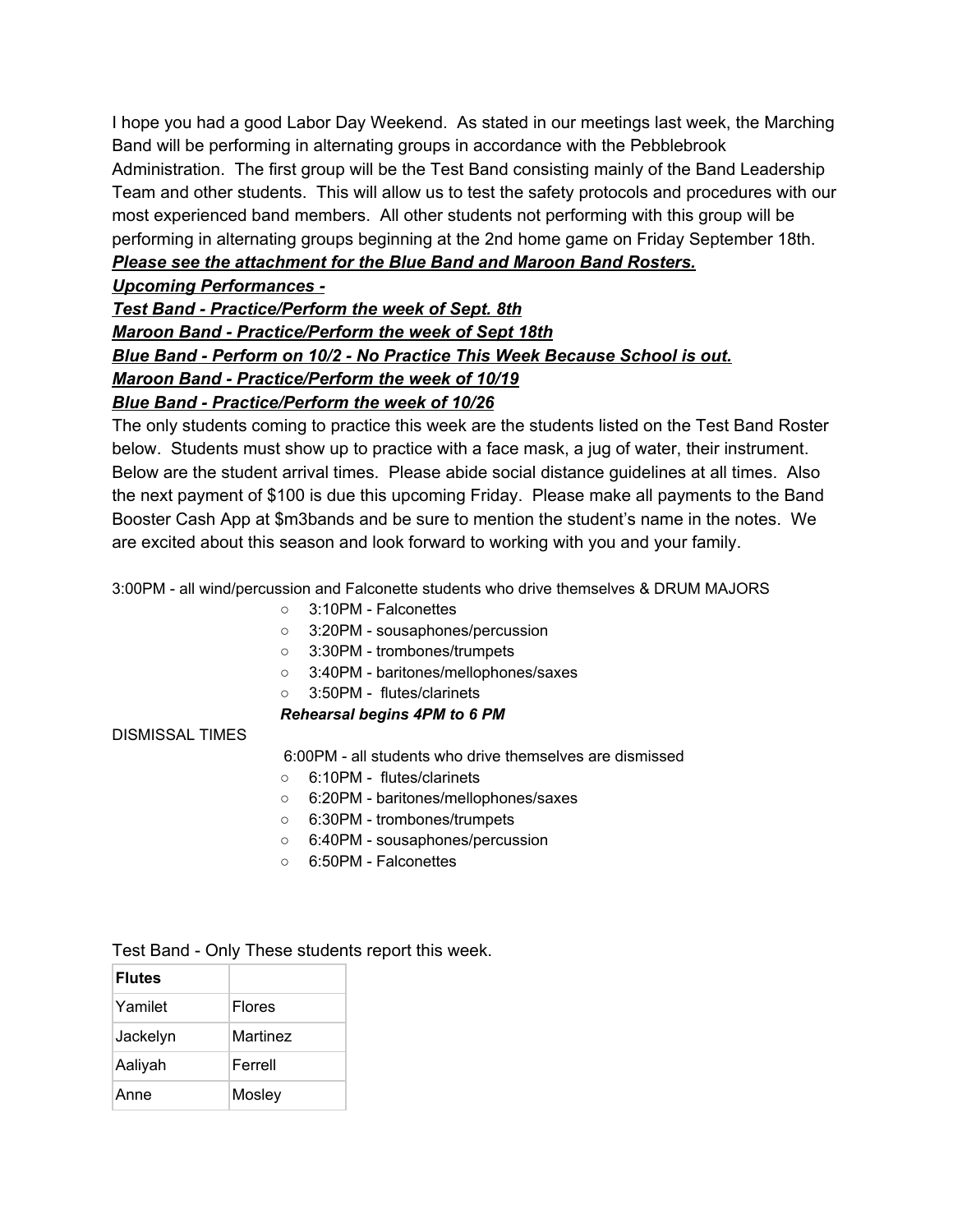| <b>Clarinets</b> |                |
|------------------|----------------|
| Judith           | Mejia-Martinez |
| Khayree          | Muhammad       |
| Kierra           | Rockwell       |
| <b>Zeltzin</b>   | Trujillo       |

## **Saxophones**

| Erick    | De la Torre     |
|----------|-----------------|
| Dara     | Young           |
|          | Carlos-Valentin |
| Maricela | O               |
| Juan     | C. Gomez        |

## **Trumpet**

| Isaiah    | Cotton   |
|-----------|----------|
| Pamodou   | Jaw      |
| Aniya     | Bowman   |
| Lealbert  | Gonzalez |
| Frederick | Shepard  |
| Khamar    | Jones    |
| Kelcei    | Rivers   |
| Vanessa   | Martinez |

| <b>Mellophones</b> |               |
|--------------------|---------------|
| Sheryl             | Calloway      |
| Bryce              | Tarleton      |
| Ariel              | Mejia         |
| Sade               | Smith         |
| Sheylie            | Oveila        |
| Mario              | Acosta        |
| Fmani              | <b>Butler</b> |

| <b>Trombones</b> |              |
|------------------|--------------|
| Jeffrey          | <b>Woods</b> |
| Daniel           | James        |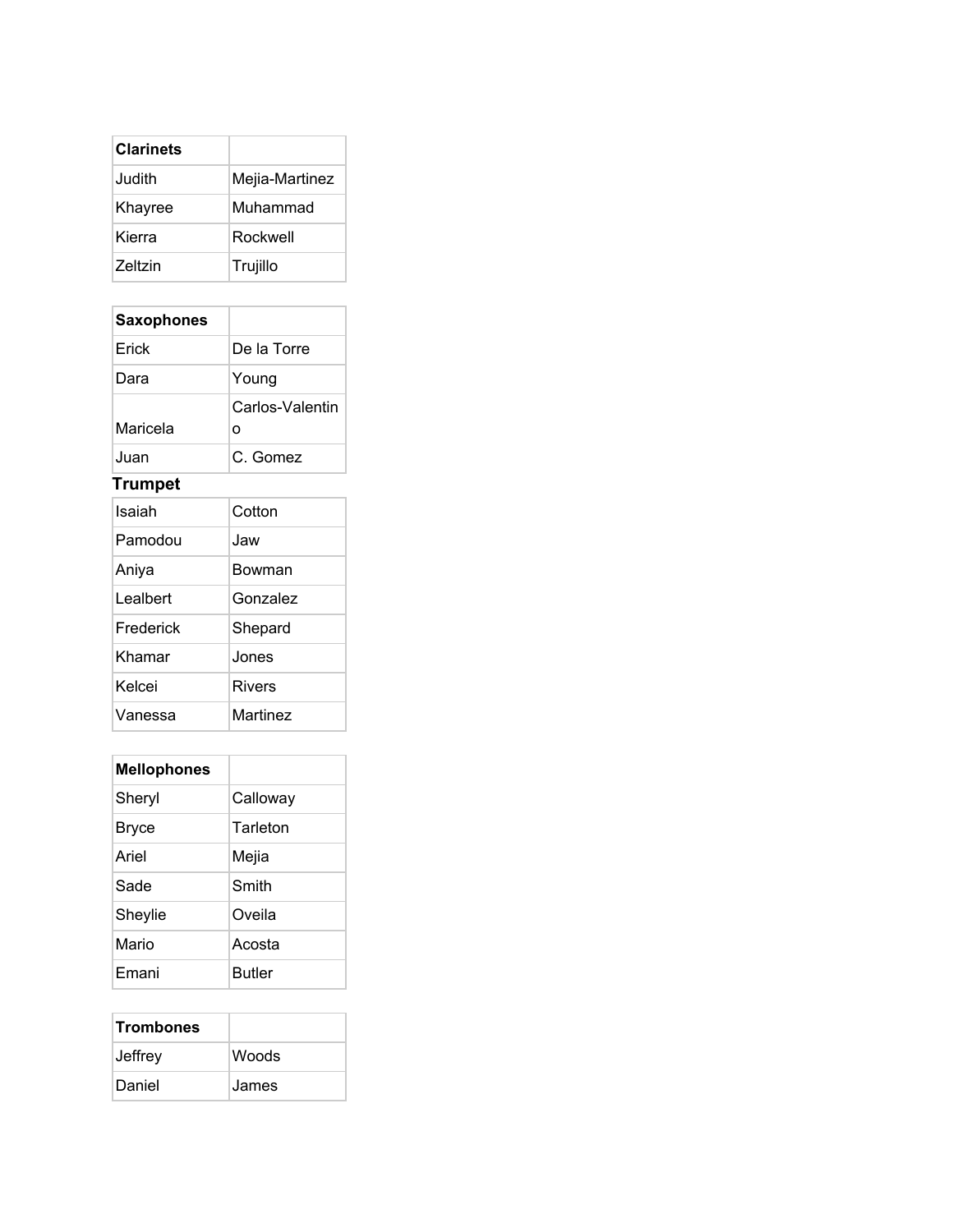| Javohn   | Barber           |
|----------|------------------|
| Victoria | Spaulding        |
| Сg       | Chukwuezi        |
| Jaiden   | <b>Broussard</b> |
| Alysha   | Lester           |

| <b>Baritones</b> |          |
|------------------|----------|
| Samarie          | Reynolds |
| Amaiya           | Smith    |
| Zada             | Gressett |
| Horace           | Laws Jr  |

| <b>Tubas</b> |              |
|--------------|--------------|
| Ernest       | Rhone        |
| Nyla         | Laws         |
| Blake        | Winston      |
| Kadyn        | Stewart      |
| Edgar        | Lopez        |
| Quantez      | <b>Miles</b> |

| Percussion   |                  |
|--------------|------------------|
| Dundra       | Goode            |
| Faith        | Freeman          |
| Telvin       | Obi              |
| Christopher  | King             |
| Jimmy        | Waters           |
| Omari        | Romeo            |
| <b>MALIK</b> | <b>BANGHOURA</b> |
| Tylar        | Jenkins          |
| Kadin        | Russell          |
| Dayanara     | Almendarez       |
| Andy         | Santana          |
| Alyssa       | Brown            |
| Myles        | Frye             |